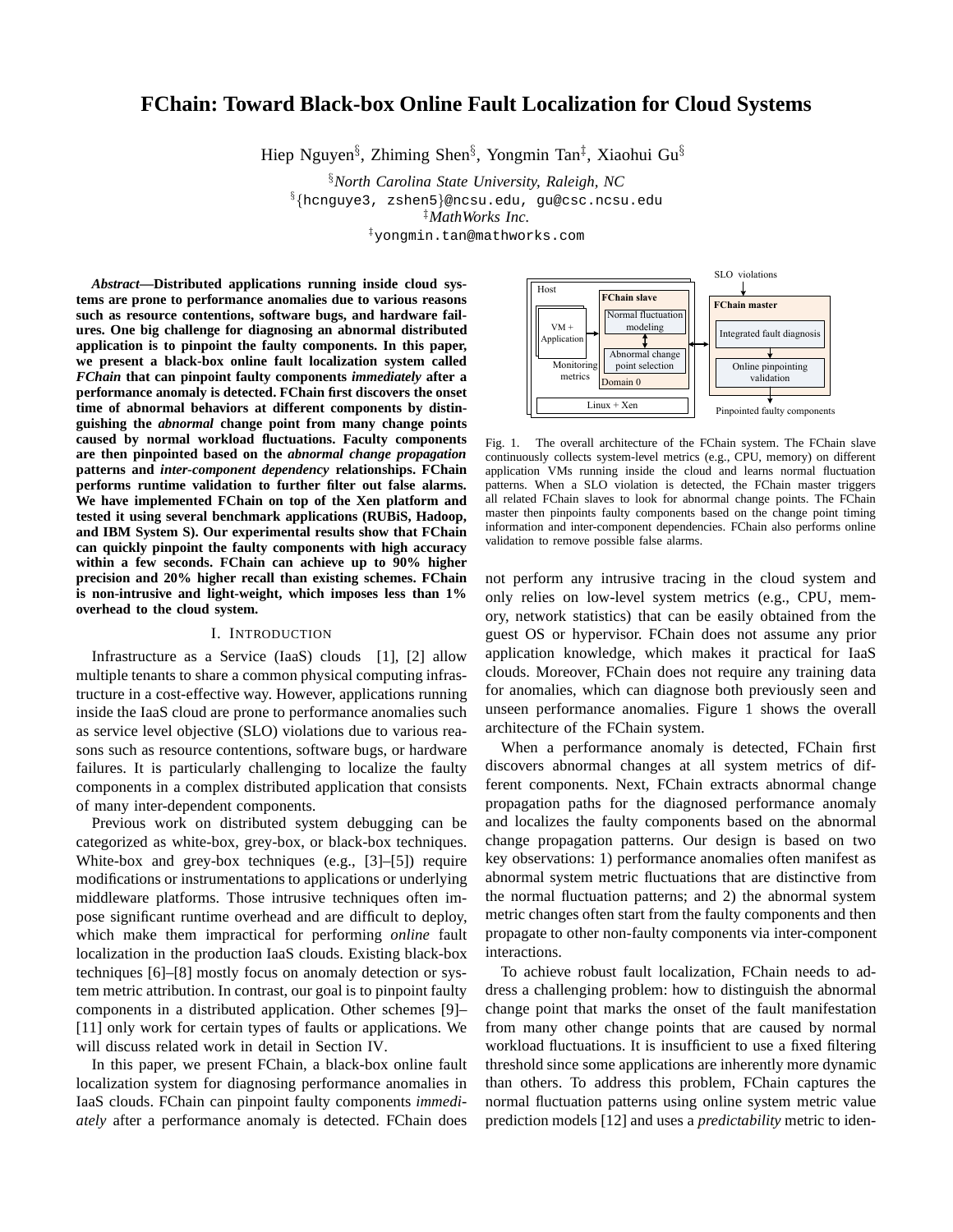tify abnormal fluctuations. As we will show later in Section III, this abnormal change detection scheme can achieve higher accuracy than traditional anomaly detection schemes [10].

Due to inter-component interactions, abnormal changes in the faulty component(s) often propagate to other normal components. If we examine each component in an isolated way, we might produce many false alarms by mistakenly pinpointing normal components as faulty ones. Our previous work [13] has shown that it is feasible to pinpoint faulty components by sorting all affected components based on their fault manifestation time and identifying the component with the earliest manifestation time as the faulty one. However, we observe that it is insufficient to only rely on the chronological order to perform fault localization since we may derive spurious abnormal change propagations between two independent components. To address the problem, FChain integrates the dependency relationships with the fault propagation model to achieve more accurate pinpointing than existing schemes.

This paper makes the following contributions:

- We present FChain, a practical *online* fault localization system for large-scale IaaS clouds. FChain does not require any intrusive application monitoring, which can diagnose both previously seen and unseen anomalies.
- We describe a predictability-based abnormal change point selection scheme that can distinguish abnormal change points that are related to the fault manifestation from those normal change points that are caused by normal workload fluctuations.
- We introduce a new integrated fault localization scheme considering both fault propagation patterns and intercomponent dependencies to achieve higher pinpointing accuracy.

We have implemented FChain on top of the Xen platform and tested it on NCSU's Virtual Computing Lab (VCL) [2], a production cloud computing system that operates in a similar way as Amazon EC2 [1]. We conducted extensive experiments using a set of common faults and different types of applications (IBM System S data stream processing system [14], Hadoop [15], and RUBiS online auction benchmark [16]). Our experimental results show that: 1) FChain can achieve up to 90% higher precision and 20% higher recall than existing black-box fault localization schemes; 2) FChain can complete the fault localization within a few seconds and works for different types of applications; and 3) FChain is light-weight, imposing less than 1% CPU overhead during system runtime execution.

The rest of the paper is organized as follows. Section II describes the design of the FChain system. Section III presents our experimental evaluation. Section IV compares our work with related work. Finally, the paper concludes in Section V.

## II. SYSTEM DESIGN

In this section, we first present an overview of the FChain system. We then describe the abnormal change point identification algorithm and the integrated faulty component pinpointing scheme.



Fig. 2. Abnormal change propagation in an IBM System S application. The fault propagates along the path:  $PE_3 \rightarrow PE_6 \rightarrow PE_2$ . The propagation  $PE_6 \rightarrow PE_2$  is caused by the back-pressure effect.

#### *A. System Overview*

FChain is decentralized consisting of a set of slave modules (i.e., normal fluctuation modeling, abnormal change point selection) and master modules (i.e., integrated fault diagnosis, online pinpointing validation), shown by Figure 1. The slave modules run inside the domain 0 of different cloud nodes while the master modules run on dedicated servers. FChain treats each guest virtual machine (VM) as one component.

The normal fluctuation modeling module continuously monitors the system metrics for each VM to capture its normal fluctuation pattern. We employ a light-weight online learning model [12] to continuously learn the evolving pattern of each system metric value. If the change is caused by normal workload fluctuations, the prediction model must have seen and learned the change before. Thus, the prediction errors on those normal change points will be small. In contrast, the fluctuations caused by faults are not captured by the online learning model, which will probably incur high prediction errors.

When a performance anomaly (e.g., SLO violations) is detected<sup>1</sup>, the FChain master is invoked to pinpoint the faulty components in the failing distributed application. The FChain master first contacts the slaves on all related distributed hosts to identify whether a component exhibits abnormal changes and when the abnormal change begins. If the performance anomaly occurs at time  $t_v$ , the FChain slaves check a window  $([t_v-W, t_v])$  (e.g.,  $W = 100$ ) of recent metric values before  $t_v$ . The abnormal change point selection module uses the normal fluctuation model to filter out those change points that are caused by normal workload fluctuations.

The integrated fault diagnosis module comprehensively examines the abnormal change point information from all components and the inter-component dependency information to pinpoint the culprit component(s). FChain first derives the abnormal change propagation pattern in the examined distributed application by sorting the timestamps of the abnormal

<sup>&</sup>lt;sup>1</sup>Note that FChain focuses on fault localization rather than performance anomaly detection that has been addressed by previous work(e.g., [17], [18]).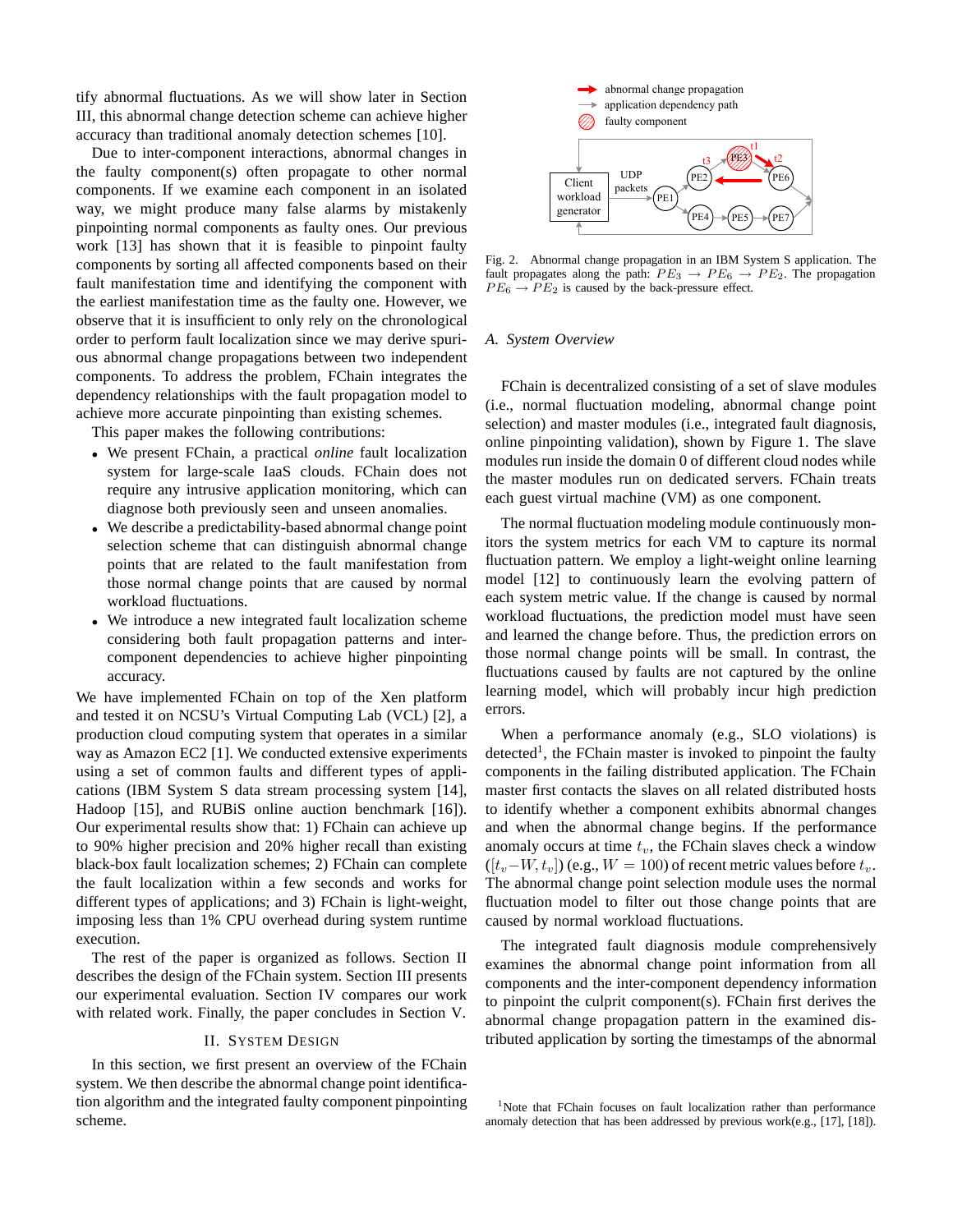

Fig. 3. Abnormal change point selection for the DiskWrite metric of a faulty map node and the CPU usage metric of a normal reduce node in a Hadoop sorting application.

change points of different components.<sup>2</sup> For example, Figure 2 shows the abnormal change propagation path in a sample IBM System S application consisting of seven distributed components called processing elements (PEs). The application consists of one faulty component  $PE<sub>3</sub>$  with a memory leak bug. The memory usage metric of  $PE<sub>3</sub>$  shows the abnormal change at time  $t_1$ . The anomaly first propagates to the component  $PE_6$  at time  $t_2$  and then to the component  $PE_2$  at time  $t_3$ . Since  $t_1 < t_2 < t_3$ , FChain pinpoints  $PE_3$  as the suspicious root cause component. Note that our scheme does not assume any knowledge about the application including its topology. FChain leverages the black-box dependency discovery tool [11] to filter out spurious abnormal change propagations between independent components.

Finally, FChain performs online pinpointing validation using the dynamic resource scaling technique in a similar way as [20]. Since FChain monitors various system metrics, it can not only pinpoint faulty components but also identify which system metrics are related to the fault. We can then adjust those metrics on the faulty components to validate the accuracy of the pinpointing results by observing the resource adjustment impact to the application's SLO violation status.

#### *B. Abnormal Change Point Selection*

To localize the faulty components, FChain first examines i) *which components* exhibit abnormal changes in different system-level metrics; and ii) *when* those abnormal changes start. As mentioned before, system-level metrics are inherently fluctuating under dynamic workloads. If we apply standard change point detection algorithms, we often discover many change points. For example, Figure 3 shows the set of change points discovered on the "Disk Write" metric of a map task node and the "CPU usage" metric of a reduce task node in a Hadoop application, using the common change point detection algorithm "CUSUM + Bootstrap" [21]. We can see many change points are just random peak and bottom values, which are not actually related to the fault. We can use smoothing



Fig. 4. Expected prediction error for the CPU usage metric on a dual-core host.

and change magnitude outlier detection to filter some normal change points [13]. However, it is insufficient to only rely on smoothing and outlier detection to select abnormal change points since some metrics (e.g., the "Disk Write" metric in Figure 3) have large variations during normal execution.

FChain uses a predictability metric to achieve robust abnormal change point selection. We employ an online learning model [12] to continuously learn the change pattern of each system metric. The online learning model can capture the transition probability between different metric values using a discrete time Markov chain model. Intuitively, the value transition patterns at a normal change point should be able to be captured by the online learning model and thus easier to predict. We calculate a prediction error for each outlier change point by comparing the predicted value with its true value. If the prediction error is high, we consider this outlier change point as an abnormal change point. However, it is a non-trivial problem to pick a proper prediction error threshold for filtering normal change points since some metrics (e.g., bursty ones) are inherently harder to predict than others and vary from application to application. Thus, it will be imprecise to apply a fixed filtering threshold.

To address this problem, FChain dynamically computes a proper prediction error threshold for each change point based on the burstiness of the time series surrounding the change point. The intuition behind our scheme is that a bursty metric is expected to have a higher prediction error than a nonbursty metric. Thus, we want to use a higher prediction error threshold when the metric values are bursty. Specifically, we extract a small window of time series data surrounding the change point  $x_t$ :  $X = x_{t-Q}, ..., x_{t+Q}$  (e.g.,  $Q = 20$  seconds) and apply the fast Fourier transform (FFT) algorithm on  $X$ to determine the coefficients that represent the amplitude of each frequency component. We consider the top  $k$  (e.g., 90%) frequencies in the frequency spectrum as high frequencies. We apply inverse FFT over the high frequency components to synthesize the burst signal. We then use the burst signal magnitude (e.g., 90th percentile of the burst value) as the expected prediction error for the change point  $x_t$ . If the real prediction error exceeds the expected prediction error, the change point is selected as one abnormal change point. For example, Figure 4 illustrates the expected prediction errors for a system metric time series. We can see that the expected prediction error is higher when the original time series are

<sup>&</sup>lt;sup>2</sup>Since FChain relies on timing information to infer abnormal change propagations, we synchronize the clocks of all hosts using the network time protocol (NTP), which has an error of less than 0.1 ms in LANs and less than 5 ms on the Internet [19]. In our experiments, we observe that all of the anomaly propagation delays between two dependent components are at least several seconds. Therefore, our system can tolerate small time skews (i.e., tens of milliseconds).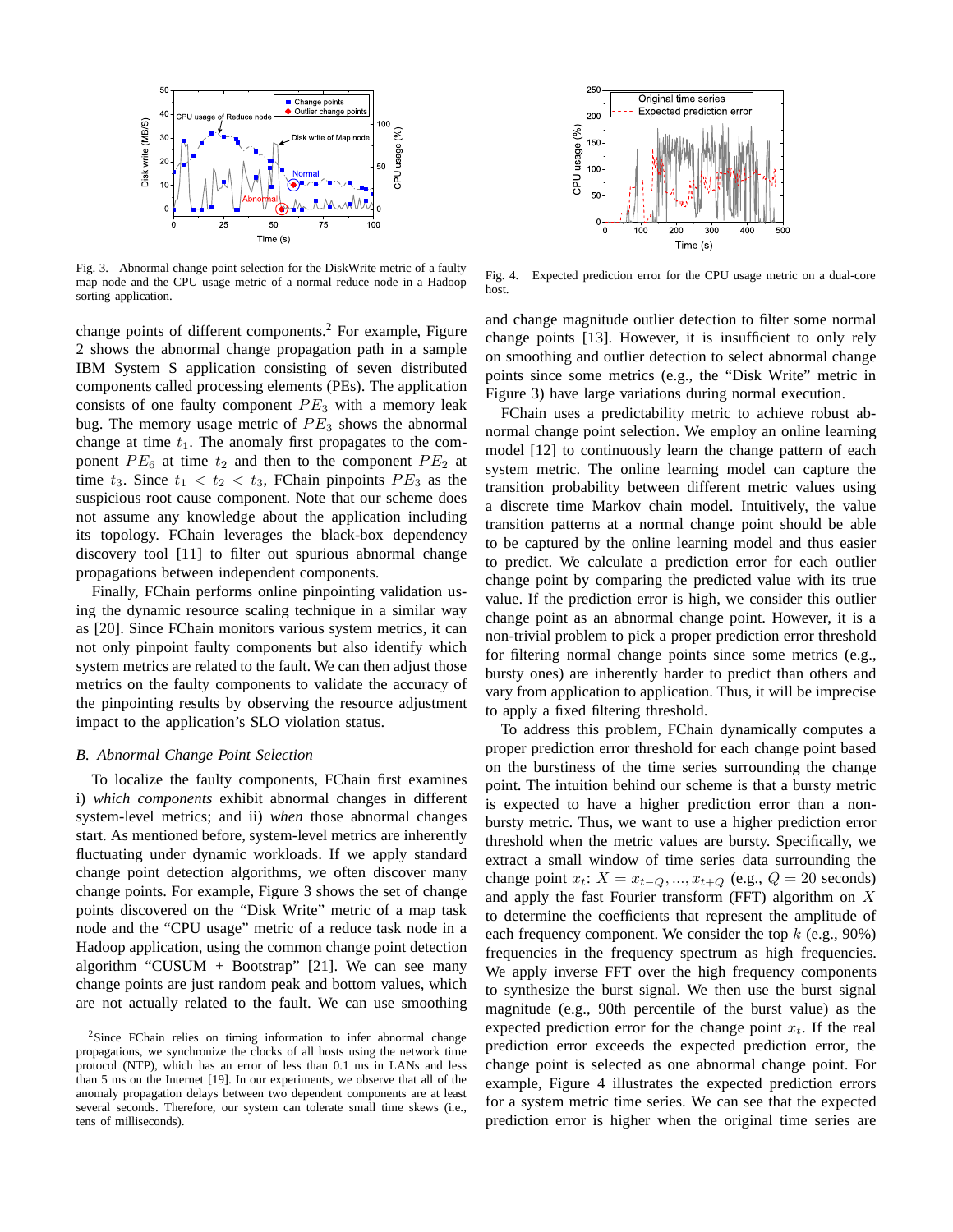

Fig. 5. Faulty component pinpointing for the RUBiS online auction benchmark application.

bursty, and is lower when the time series become stable. In Figure 3, our scheme correctly filters out the outlier change point on the normal reduce node and only selects the abnormal change point on the faulty map node.

After identifying a component exhibiting any abnormal change, we need to know when the abnormal change starts. During our experiments, we found that the selected abnormal change point sometimes resides in the middle of the fault manifestation process instead of at the beginning, depending on the evolving pattern of the fault manifestation (e.g., gradual change or bursty change). Thus, FChain performs tangentbased rollback to identify the precise start time of the abnormal change. Specifically, starting from the abnormal change point, we compare the tangent of the current change point with that of its preceding change point. If their values are close  $(e.g., < 0.1)$ , we roll back to the preceding change point. We repeat the roll-back process until the tangents of two adjacent change points are distinct. If a component has multiple metrics exhibiting abnormal changes, we pick the earliest abnormal change start time as the component's abnormal change start time.

# *C. Integrated Faulty Component Pinpointing*

Our faulty component pinpointing algorithm consists of three steps: 1) deriving the abnormal change propagation paths in the examined distributed application by sorting the start time of abnormal changes at different components; 2) pinpointing faulty components based on the selected abnormal change propagation paths; and 3) refining pinpointing results by filtering out spurious abnormal change propagation paths using inter-component dependency information. For example, Figure 5 shows the pinpointing process for the RUBiS online auction benchmark application [16].

If the abnormal change onset time of  $C_1$  is earlier than that of  $C_2$ , we say that the abnormal change propagates from the component  $C_1$  to the component  $C_2$ . For example, in Figure 5, the application server 1 starts to exhibit abnormal change at time  $t_1 = 200$  seconds and the database server starts to show abnormal change at time  $t_3 = 210$ . Thus, we can infer that the abnormal change starts at the application server 1 and propagates to the database server.

To pinpoint faulty components, FChain first sorts all the components into a chain based on their fault manifestation time. We first pinpoint the source component in this chain

as the faulty component since it has the earliest fault manifestation. We continue to examine the other components in the chain following the time order. If the fault manifestation time of the next component is close to the pinpointed component (e.g., time difference  $\leq 2$  seconds), we infer that the component's abnormal behavior is probably not caused by the anomaly propagation but a concurrent fault that occurs at a similar time. Thus, we will pinpoint this component as one faulty component as well.

If all the application components contain fault manifestations and the changes at all the components follow the same upward or downward trend, FChain infers that the performance anomaly is probably caused by some external factors such as workload increases (i.e., upward trend) or a NFS server problem (i.e., downward trend). In this case, FChain will not pinpoint any component within the application as faulty. Although previous work [32] has also addressed the problem of distinguishing workload changes from anomalies within a single component, our work provides workload change detection for distributed applications.

We may derive spurious abnormal change propagations between independent components. For example, in Figure 5, we will derive an abnormal change propagation path from the application server 1 to the application server 2 based on the timestamps of their abnormal change points. However, this propagation actually does not exist. We propose to use inter-component dependency relationships to filter out spurious propagation paths. For each suspicious component that contains the abnormal change point, we examine whether there is a path in the dependency graph from any pinpointed faulty components to this component. If no path in the dependency graph can be found, we pinpoint this component as a faulty one since the anomaly propagation is unlikely and the component's anomalous behavior must have been caused by an independent fault. We leverage previous black-box dependency discovery tools [11] to discover inter-component dependencies.<sup>3</sup>

However, we cannot solely rely on the dependency information for fault localization since the abnormal change propagation does not always follow the dependency path. For example, in RUBiS, the faulty application server can cause its upstream component (the web server) to exhibit abnormal behavior due to a *back-pressure* effect, that is, a faulty component might cause its upstream component to show anomalous behavior.<sup>4</sup> If we only rely on the dependency information, we will pinpoint the normal web server as the faulty component and miss the true culprit component, that is, the application server. Our experimental results in Section III will confirm this observation.

We also found that existing network trace based depen-

<sup>&</sup>lt;sup>3</sup>To achieve high accuracy, the black-box dependency scheme needs to accumulate sufficient amount of network trace data [11]. Luckily, the application dependency information rarely change during application runtime. We perform the dependency discovery offline and store the results in a file for later reference.

<sup>&</sup>lt;sup>4</sup>The cause of the back-pressure varies among different applications. One common reason is that after the input buffer of the faulty component becomes full, it forces the upstream component to drop data or pause processing.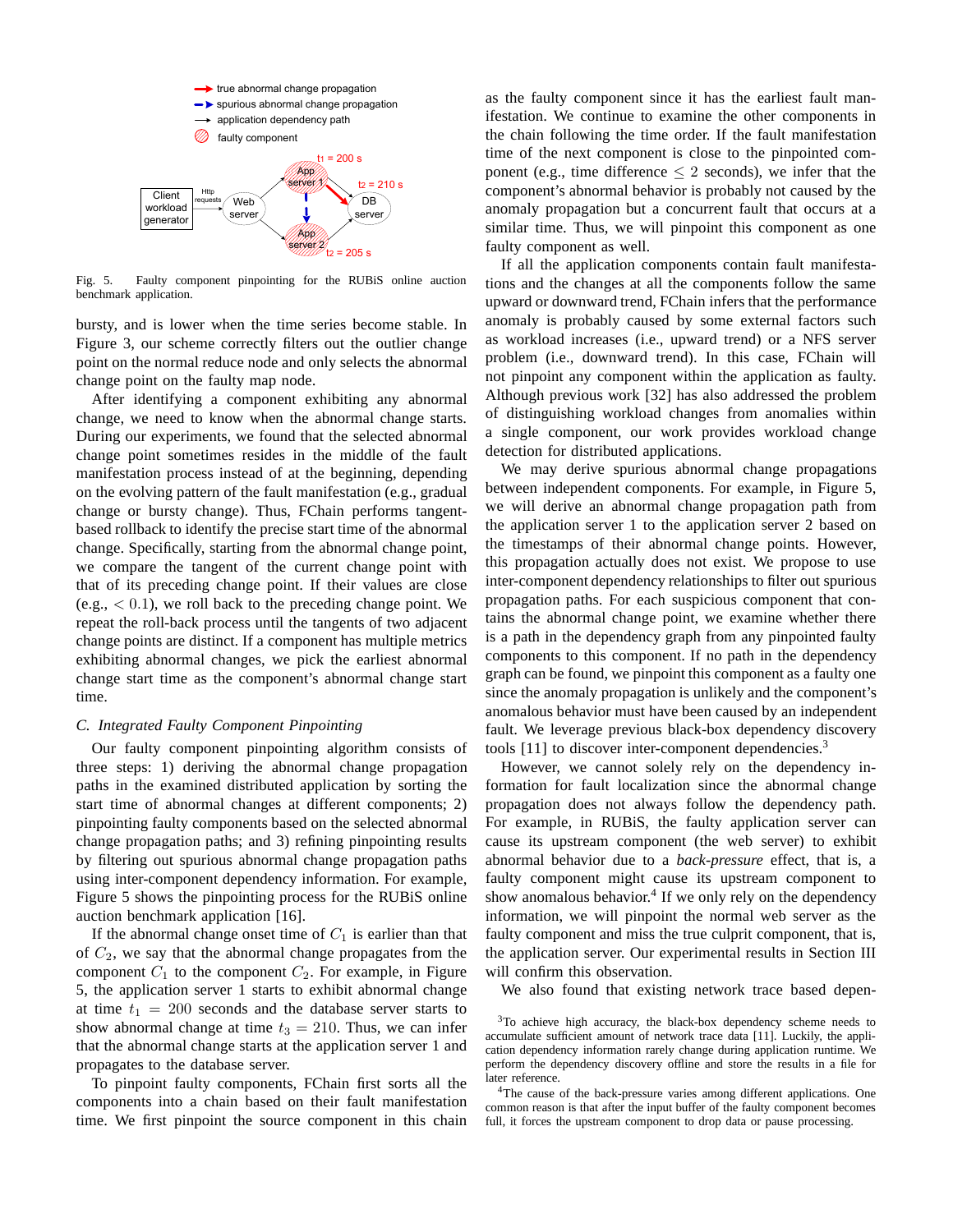dency discovery scheme fails to discover any dependency information in the data stream processing system [14]. The reason is that the dependency discovery algorithm relies on the gap between network packets to separate network flows. However, the stream application processes continuous data packets, which do not contain gaps between network packets. Note that FChain can still pinpoint faulty components based on the abnormal change propagation paths when the dependency information is unavailable. In contrast, the dependency-only scheme will fail the fault localization task for distributed stream processing systems.

# III. EXPERIMENTAL EVALUATION

We have implemented the FChain system on top of the Xen platform [22], and conducted extensive experiments using the RUBiS multi-tier online auction benchmark (EJB version) [16], the IBM System S data stream processing system [14], and the Hadoop MapReduce framework [15]. In this section, we first describe our evaluation methodology followed by the experiment results.

# *A. Evaluation Methodology*

Our experiments were conducted on the NCSU's Virtual Computing Lab (VCL), a production cloud computing infrastructure that operates in a similar ways as Amazon EC2 [1]. All the VCL hosts used in our experiments have a dual-core Xeon 3.00GHz CPU, 4GB memory, and 30GB disk, which are connected to Gigabit networks. Each host runs 64 bit CentOS 5.2 with Xen 3.0.3. The guest VMs also run 64 bit CentOS 5.2. FChain monitors each guest VM from Domain 0 using the libxenstat and libvirt libraries. Monitored metrics are cpu usage, memory usage, network in, network out, disk read, and disk write. The metric sampling interval is 1 second. To evaluate FChain in multi-tenant cloud computing environments, we run three benchmark systems concurrently on the same set of VCL hosts. We first describe the benchmark systems used in our experiments as follows.

**RUBiS online auction benchmark:** We use the three-tier online auction benchmark system RUBiS (EJB version). The topology of the RUBiS system is shown in Figure 5. We run each application component in one guest VM. In order to evaluate our system under workloads with realistic time variations, we use a client workload generator that emulates the workload intensity observed in the NASA web server trace beginning at 00:00:00 July 1, 1995 from the IRCache Internet traffic archive [23] to modulate the request rate of our RUBiS benchmark. The client workload generator also tracks the response time of the HTTP requests it made. An SLO violation is marked if the average request response time is larger than 100ms.

**Hadoop:** We run Hadoop sorting application, one of the sample applications provided by the Hadoop distribution. The application consists of three map nodes and six reduce nodes. The data size we process is 12GB, which is generated using the RandomWriter application. We measure the progress score of the job by calling the Hadoop API. An SLO violation is marked when the job does not make any progress for more than 30 seconds.

**IBM System S:** We use the commercial high-performance data stream processing system [14], System S, developed by IBM. In our experiments, we used a tax calculation application, one of the sample applications provided by System S product distribution. The topology of the System S application is shown in Figure 2. Each PE runs in a separate guest VM. In order to evaluate our system under workloads with realistic time variations, we used the workload intensity observed in the ClarkNet web server trace beginning at 1995-08-28:00.00 from the IRCache Internet traffic archive [23] to modulate the data arrival rate. We measured the average per-tuple processing time and an SLO violation is marked if the average processing time is larger than a pre-defined threshold (e.g., 20ms).

**Fault injection.** We inject different faults (e.g., common software bugs, bottleneck) during an application runtime. Each application run lasts one hour. We inject one fault at a random time instant to test FChain under different workload conditions. For each fault, we use 30 to 40 application runs. We test both single-component faults and multi-component concurrent faults.

For RUBiS, single-component faults include: 1) *MemLeak*: we start the program that has a memory leak bug in the VM running the database server; 2) *CpuHog*: a CPU-bound program competed CPU with the database server inside the same VM; and 3) *NetHog*: we use httperf [24] tool to send a large number of HTTP requests to the web server. Multi-component concurrent faults include: 1) *OffloadBug*: the application server 1 wants to offload some EJBs to the application server 2. However, the program bug (JIRA #JBAS-1442) in the application server 1 makes the remote server lookup return the local server binding by mistake; and 2) *LBBug*: a load balancing bug (mod\_jk 1.2.30) causes the web server to dispatch requests unevenly. These two faults are real software bugs found in the JBoss and Apache load balancer software.

For Hadoop, we injected concurrent faults in all the map nodes: 1) *Concurrent MemLeak*: we injected a memory leak bug into all the map tasks, which allocated memory from the heap without releasing; 2) *Concurrent CpuHog*: we injected an infinite loop bug in all the map tasks; and 3) *Concurrent DiskHog*: we start a disk I/O intensive program in the Domain 0 of each host running the map tasks.

For System S, we inject the following single-component faults: 1)*MemLeak*: We inject a small snippet of code that has a memory leak bug into a randomly selected PE; 2) *CpuHog*: a CPU-bound program competes CPU with a PE within the same VM; 3) *Bottleneck*: we make one randomly selected PE the bottleneck by setting a low CPU cap over the PE. The multi-component concurrent faults include: 1) *Concurrent MemLeak*: we start the memory leak program simultaneously in two randomly selected PEs; and 2) *Concurrent CpuHog*: we start the CPU intensive program simultaneously in two randomly selected PEs.

We compare FChain with a set of existing black-box fault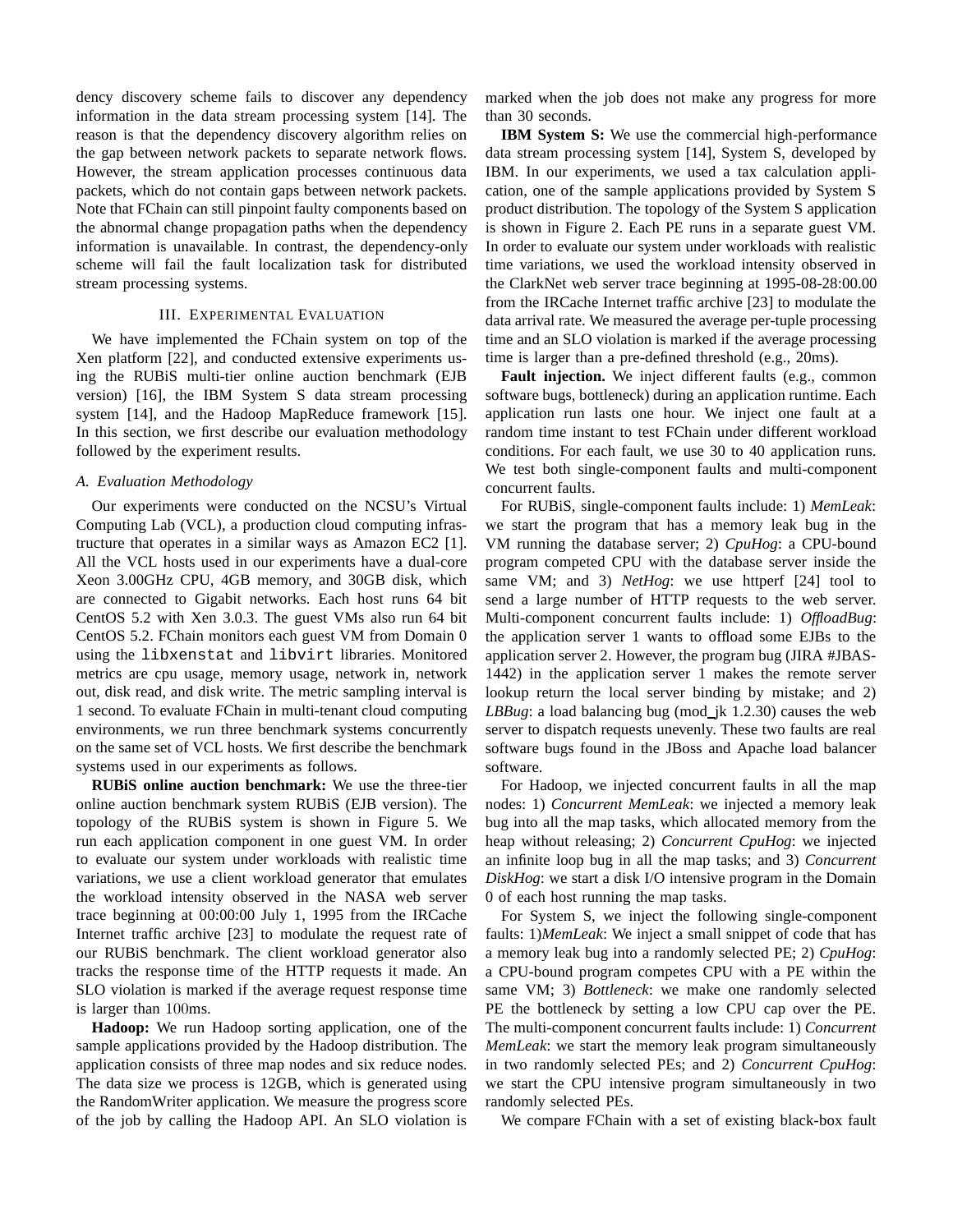localization schemes:

**1) Histogram**: This scheme computes an anomaly score for each system-level metric using Kullback-Leibler divergence [25] between the histogram of the most recent data contained in the same look-back window as FChain and the histogram of the whole data. It then pinpoints abnormal components based on the anomaly scores. We vary the anomaly score threshold to show the tradeoff between the true positive rate and the false positive rate. This scheme has been used by previous work for detecting anomalies (e.g., [10]).

**2) NetMedic** [9]: It is a recently developed applicationagnostic multi-metric fault localization tool. The abnormal component pinpointing is based on the application topology and the inter-component impact learned from the historical data. This scheme needs to assume the knowledge of the application topology. For estimating the inter-component impact, we use the same 1800 seconds of recent data as specified in [9]. Different from FChain, NetMedic just gives a ranked list of all components based on their likelihood of being the faulty components. We first pinpoint the top impact component as the faulty component. We also pinpoint the following components whose impact difference with the top ranked component is less than a certain threshold  $\delta$ . We adjust the value of  $\delta$  to show the tradeoff between the true positive rate and the false positive rate that can be achieved by NetMedic.

**3) Topology**: This scheme assumes the knowledge of the application topology. It first detects abnormal components using the outlier change point detection algorithm developed in our previous work PAL [13]. It then pinpoints faulty components based on the topology information, that is, if the abnormal component  $C_2$  depends on the abnormal component  $C_1$ , we pinpoint  $C_1$  as the faulty component. By comparing FChain with this scheme, we want to show that it is insufficient to just consider the application topology for pinpointing faulty components.

**4) Dependency**: Instead of assuming the application topology knowledge, this scheme uses the black-box dependency discovery tool [11] to dynamically extract the inter-component dependency information. It first detects abnormal components using the same outlier change point detection algorithm as the Topology scheme. It then pinpoints faulty components based on the discovered dependency information. If no dependency information is discovered, this scheme will output all the components that have outlier change points as faulty components. By comparing FChain with this scheme, we want to show that it is insufficient to just rely on the dependency information for pinpointing faulty components.

**5) PAL** [13]: This is the initial version of our change propagation based fault localization system. However, different from FChain, PAL does not perform predictability-based abnormal change point selection or consider the dependency information in fault localization. It also does not support online validation.

**6) Fixed-Filtering**: This scheme uses the same pinpointing algorithm as FChain except that it employs a fixed prediction error filtering threshold to select the abnormal change points. We varied the filtering threshold to show different accuracy re-



Fig. 6. Fault localization accuracy comparison for the single-component faults for RUBiS.



Fig. 7. Fault localization accuracy comparison for the single-component faults for System S.

sults that can be achieved by this scheme. We compare FChain with this fixed filtering scheme to show the effectiveness of our burst based filtering scheme.

To quantify the accuracy of different fault localization schemes, we use the standard precision and recall metrics. Let  $N_{tn}$ ,  $N_{fn}$  and  $N_{fn}$  denote the number of true positives (correctly pinpoint a faulty component), false negatives (miss a faulty component), and false positives (pinpoint a normal component as faulty), respectively. We calculate the precision and recall metrics in the standard way as follows,

$$
Precision = \frac{N_{tp}}{N_{tp} + N_{fp}}, Recall = \frac{N_{tp}}{N_{tp} + N_{fn}} \tag{1}
$$

We evaluate the accuracy of different pinpointing algorithms using the commonly used "receiver operating characteristic" (ROC) curve whose X-axis and Y-axis show the recall and precision, respectively. A perfect pinpointing scheme should achieve 100% precision and 100% recall.

In our experiments, we configure the FChain system as follows. We set the look-back window  $(W)$  to be 100 seconds for all the tested faults except the DiskHog fault in the Hadoop application. The reason is that the DiskHog fault takes much longer time to manifest than the other faults. The 100 seconds look-back window will not cover the initial stage of the fault manifestation. Thus, we used a longer lookback window (500 seconds) for the DiskHog fault. We use a concurrency threshold of 2 seconds to classify concurrent faults, that is, if the abnormal change point time difference between two components is less than 2 seconds, we consider these two components as concurrent faulty components. The burst extraction window  $Q$  is set as 20 seconds. We use the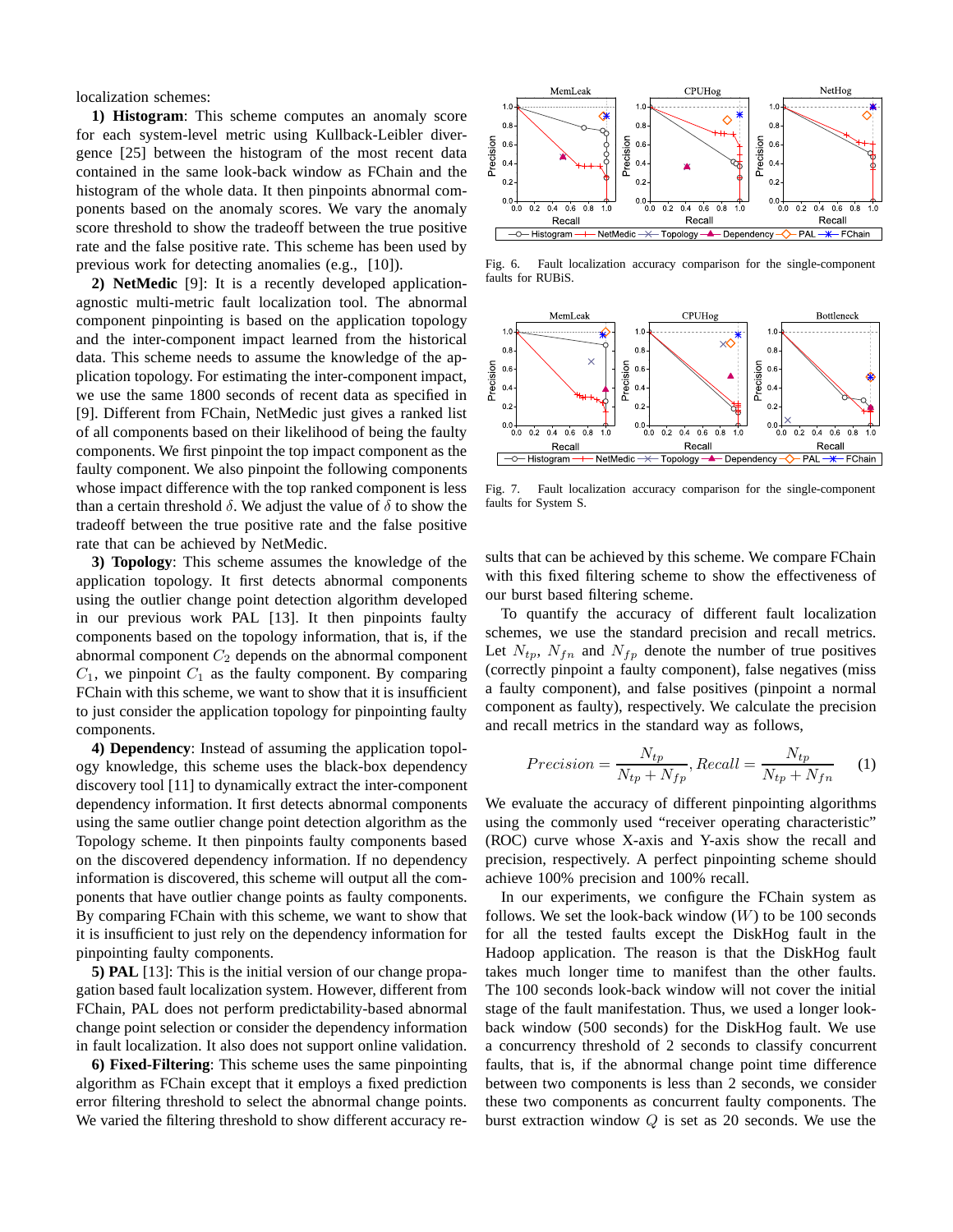top 90% frequencies to synthesize the burst signal and use the 90th percentile of the burst value as the expected prediction error. We found those parameter configurations work well for all the applications tested in our experiments. We also conduct sensitivity study on those parameters and will show the results in Section III-F.

# *B. Single-Component Fault Localization Results*

Figure 6 shows the pinpointing accuracy results for RUBiS under three single-component faults. We observe that FChain consistently achieves the highest precision and recall for all the faults. We observe that the Histogram scheme does not work well for the CpuHog and NetHog faults that manifest very quickly. The reason is that when the performance anomaly is detected, the histogram of the recent data has not shown significant difference from the histogram of all historical data yet since the fault manifestation duration is very short. The histogram scheme works better for gradually changing faults such as memory leak although it is still less accurate than FChain. We observe that NetMedic could not achieve high accuracy during this set of experiments. After examining the logs, we found that the pinpointing errors are caused by unseen states that make the system assign inaccurate impact values.<sup>5</sup> During the fault injection, the faulty component and the other affected components often have a state that is not present in the historical data. In contrast, we observe that FChain is not susceptible to the problem of unseen values.

By employing predictability-based filtering and leveraging dependency information, FChain effectively removes irrelevant change points caused by normal workload fluctuations. Thus, FChain can achieve higher accuracy than the other change point based schemes such as Topology, Dependency, and PAL. Since the dependency discovery scheme accurately identifies all the dependencies in the RUBiS system, the Dependency scheme has the same accuracy as the Topology scheme in this case. Particularly, the Topology and the Dependency schemes have very low accuracy for the MemHog and CpuHog faults. The reason is that we injected those two faults at the database server that is the last tier in the RUBiS system. We observed the "back-pressure" symptom mentioned in Section II-C. The faulty database server causes its upstream component (the web server or the application server) to exhibit anomalous behaviors. If we perform pinpointing based on the dependency or topology, we will mistakenly pinpoint the upstream component of the culprit component as the faulty one. We injected the NetHog fault in the web server that is the first tier in RUBiS. Thus, both Topology and Dependency perform well since the back-pressure problem does not exist. In contrast, FChain is not sensitive to the location of the faulty component, which can achieve high accuracy for all situations. Although FChain also considers the dependency information, we observe that when a fault propagates back to the upstream components, its impact becomes smaller. The abnormal change point selection step can effectively filter out those change points.

Figure 7 shows the fault localization accuracy comparison results for the System S single component faults. Similar to the RUBiS experiments, FChain consistently achieves the highest precision and recall values for all the tested faults. The dependency discovery scheme fails to detect any dependency relationship for System S due to the reason mentioned in Section II-C. Thus, the Dependency scheme pinpointed all the components that have outlier change points. This is reason why the Dependency scheme has low precision for all the cases. The Topology scheme does not perform well for the MemHog and the bottleneck faults because of the same back-pressure problem mentioned in the RUBiS results. We also observe that all the schemes have low precision for the bottleneck fault. The reason is that the fault propagates very quickly due to highthroughput communication between stream processing components. Thus, it is difficult to distinguish single-component faults from concurrent multi-component faults, which explains why the precision is low. Luckily, we can use the online validation to quickly remove those false alarms, which will be shown in Section III-D.

#### *C. Multi-Component Concurrent Fault Localization Results*

We now evaluate FChain using multi-component concurrent faults. Figures 8, 9, and 10 show the pinpointing accuracy results for RUBiS, System S, and Hadoop, respectively.

We observe that FChain consistently achieves high precision and recall results in all the tested cases except the concurrent CPUHog in System S. After examining the log file, we find the diagnosis errors are mostly caused by the side-effect of smoothing. Although our previous work [13] showed that smoothing helps to remove the random noise in the raw monitoring data, smoothing in this case causes the time of the abnormal change point in the affected normal component to become earlier than those of true culprit components. We need to perform adaptive smoothing to address this problem, which is part of our on-going work.

Compared to RUBiS and System S, Hadoop is much more dynamic with highly fluctuating system metrics. In this case, the simple change point detection schemes such as PAL have low accuracy, especially for the CpuHog and DiskHog faults. In the Hadoop experiments, we inject faults into all the map nodes that are the first components in the topology order. The "back-pressure" problem does not exist in this case. This explains why Topology and Dependency achieve high accuracy. NetMedic also achieves high precision and recall values in the MemLeak and CPUHog faults. The reason is that the default high impact value for unseen states happen to be correct. However, for the DiskHog fault, the default high impact value is incorrect, which causes NetMedic to have low accuracy. In contrast, FChain can handle previously unseen values and consistently achieve high accuracy.

## *D. Online Pinpointing Validation Results*

We now evaluate our online validation scheme. We pick two most challenging faults where all the schemes do not perform well. They are the Bottleneck fault and the concurrent CpuHog

 $5$ NetMedic assigns a default high impact value (0.8) to an edge connecting to the abnormal component with a previously unseen state.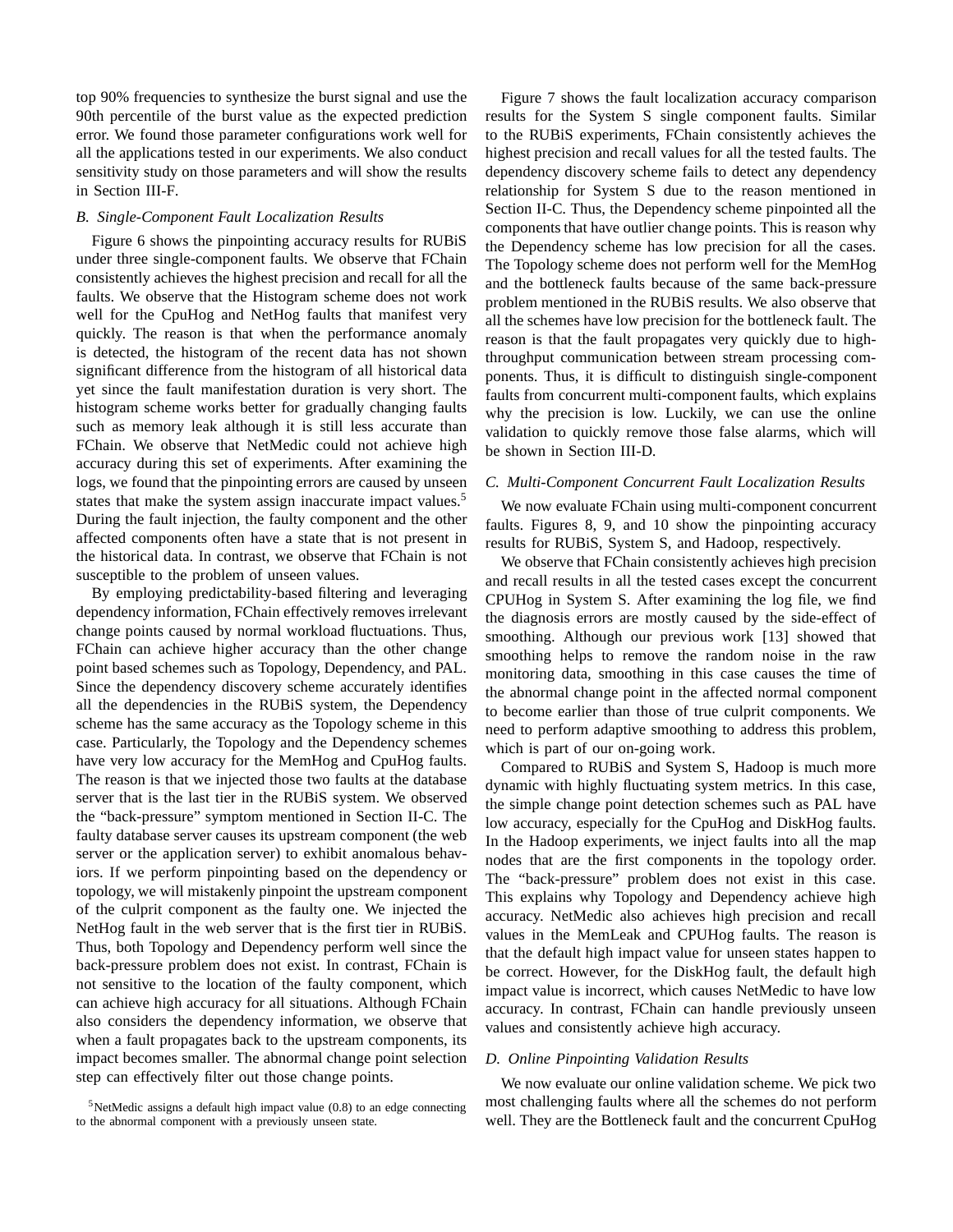

Fig. 8. Fault localization accuracy comparison for the multi-component faults in RUBiS.



Fig. 9. Fault localization accuracy comparison for the multi-component faults in System S.



Fig. 10. Fault localization accuracy comparison for the multi-component faults in Hadoop.

fault in System S. Figure 11 shows the pinpointing accuracy results for different schemes. The "FChain+VAL" denotes the FChain scheme with the online pinpointing validation activated. Note that the results for the FChain scheme shown before are the results achieved by FChain without the online validation. We observe that our online validation scheme can successfully remove most false alarms for these two faults. FChain can quickly identify the true faulty component(s) by properly scaling the right resource metric. However, our current online validation scheme cannot help to improve the recall value, which is part of our on-going work.

# *E. Comparison with Fixed Filtering Schemes*

We now compare FChain with the Fixed-Filtering scheme. Due to space limitations, we only show a subset of our results.



Fig. 11. Online validation effectiveness for two challenging System S faults. LBBug in RUBiS Concurrent DiskHog in Hadoop



Fig. 12. Fault localization accuracy comparison with the Fixed-Filtering scheme for LBBug in RUBiS and DiskHog in Hadoop.

Figure 12 shows the accuracy of the Fixed-Filtering scheme for a subset of faults in RUBiS and Hadoop. We observe that the Fixed-Filtering scheme is very sensitive to the prediction error filtering threshold value. In contrast, FChain can automatically infer the optimal (or near optimal) filtering threshold based on the burstiness in the metric values.

*F. Sensitivity Study*

| <b>FChain parameters NetHog</b>  |                     | <b>RUBiS</b>                                           | <b>CPUHog</b><br><b>System S</b>                          | <b>Diskhog</b><br>Hadoop                                       |
|----------------------------------|---------------------|--------------------------------------------------------|-----------------------------------------------------------|----------------------------------------------------------------|
| Look-back<br>window $W$<br>(sec) | 100<br>300<br>500   | $P=1. R=1$                                             | $P=0.97, R=1$<br>P=0.98, R=1 P=0.95, R=0.95 P=0.88, R=0.9 | $P=0.56$ , R=0.63<br>P=0.98, R=1 P=0.92, R=0.95 P=0.88, R=0.92 |
| Concurrency<br>threhold<br>(sec) | <u>2</u><br>5<br>10 | $P=1, R=1$<br>$P=1, R=1$<br>$P=0.97$ , R=1 P=0.93, R=1 | $P=0.97, R=1$<br>$P=0.93, R=1$                            | $P=0.88, R=0.92$<br>$P=0.88$ , R=0.88<br>$P=0.83$ , R=0.88     |

TABLE I PRECISION (P) AND RECALL (R) VALUES UNDER DIFFERENT CONFIGURATIONS OF THE KEY FCHAIN PARAMETERS.

We have conducted sensitivity study to evaluate the impact of key FChain system parameters to its pinpointing accuracy. Due to space limitations, we only show a subset of our results in Table I with the optimal parameter settings highlighted in bold. Overall, we found that FChain is not sensitive to different parameter values. We observe that FChain can achieve the optimal performance using default setting (100 seconds lookback window, 2 seconds concurrency threshold) for all the tested faults except one case that is the look-back window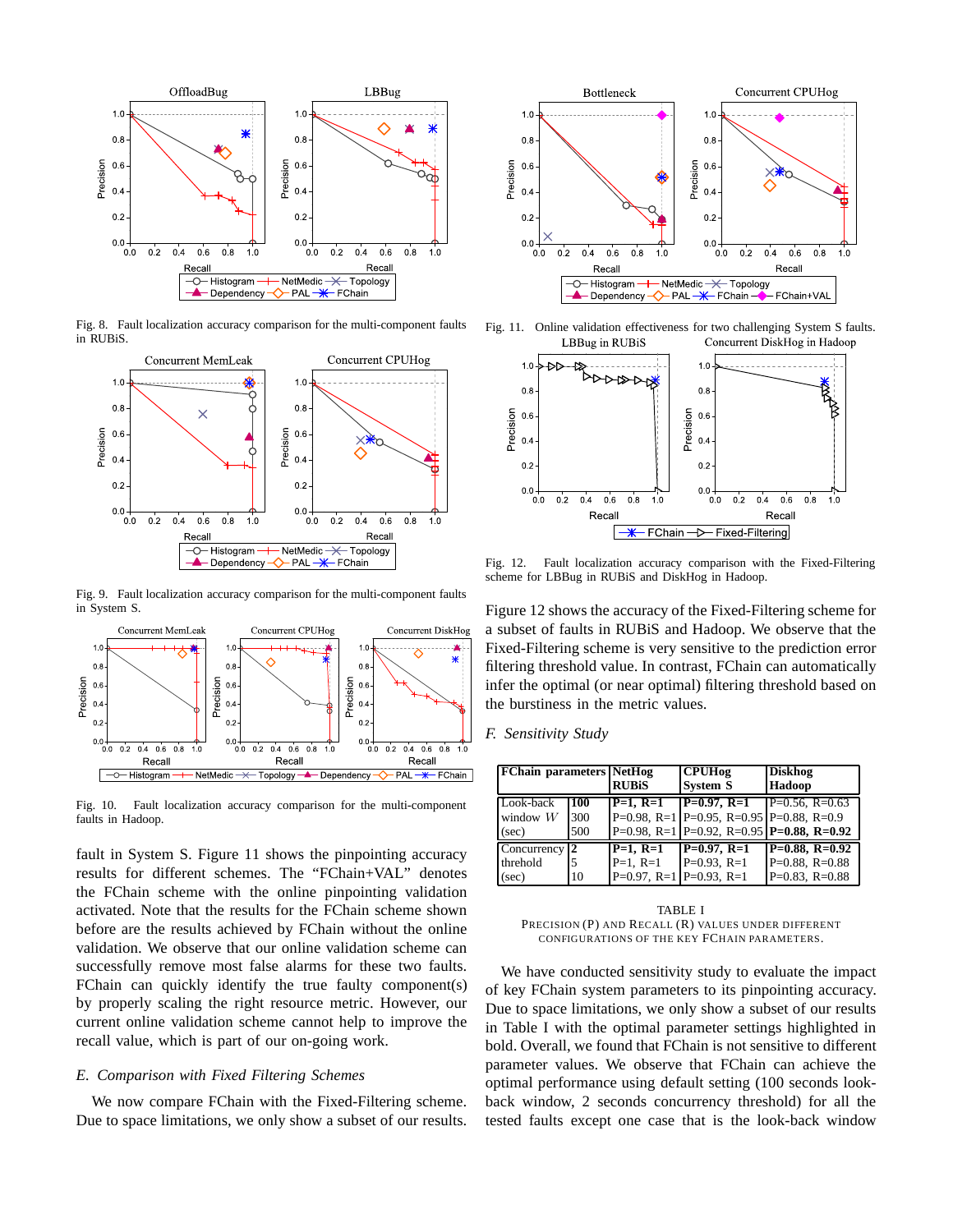| <b>System Modules</b>                                | <b>CPU</b> cost                |  |  |  |
|------------------------------------------------------|--------------------------------|--|--|--|
| VM monitoring (6 attributes)                         | $1.03 \pm 0.09$ milliseconds   |  |  |  |
| Normal fluctuation modeling                          | $22.9 \pm 2$ milliseconds      |  |  |  |
| $(1000 \text{ samples})$                             |                                |  |  |  |
| Abnormal change point selection                      | $602.4 \pm 105.2$ milliseconds |  |  |  |
| $(100 \text{ samples})$                              |                                |  |  |  |
| Integrated fault diagnosis                           | $22 \pm 1$ microseconds        |  |  |  |
| Online validation (per-component) $30 \pm 1$ seconds |                                |  |  |  |
| TABLE II                                             |                                |  |  |  |
| FCHAIN OVERHEAD MEASUREMENTS.                        |                                |  |  |  |

size for the DiskHog fault in Hadoop. The reason has been described in Section III-A. Generally, the look-back window should be long enough to capture the fault manifestation. We are currently investigating an adaptive look-back window configuration scheme by examining the metric changing speed.

## *G. FChain System Overhead Measurements*

We now evaluate the overhead of the FChain system. Table II lists the CPU cost of each key module in FChain. We observe that most modules in FChain is light-weight. The most computation-intensive module is the abnormal change point selection component, which is triggered only when a performance anomaly occurs. FChain also distributes the change point computation load on different hosts and executes them in parallel to achieve scalability. The online validation takes about 30 seconds for each component since we need some time to observe scaling impact for deciding whether we have made a pinpointing error. However, the online validation is only performed on those suspicious components pinpointed by the integrated fault diagnosis module. The FChain daemon running inside the Domain 0 of each host imposes less than 1% CPU load and consumes about 3MB memory during normal execution.

# IV. RELATED WORK

Our work is first closely related to previous black-box fault localization schemes. For example, NetMedic [9] provided detailed application-agnostic fault diagnosis by learning inter-component impact. NetMedic first needs to assume the knowledge of the application topology. To perform impact estimation, NetMedic needs to find a historical state that is similar to the current state for each component. However, for previously unseen anomalies, we might not be able to find a historical state that is similar to the current state for the faulty components. Under those circumstances, NetMedic assign a default high impact value, which sometimes lead to inaccurate diagnosis results as shown in Section III. In comparison, FChain can diagnose previously unseen anomalies and does not assume any prior application knowledge. Oliner et al. [10] proposed to compute anomaly scores using the histogram approach and correlates the anomaly scores of different components to infer the inter-component influence graph. As shown in Section III, it is difficult for the histogram-based anomaly detection to perform online fault localization over suddenly manifesting faults. Moreover, unrelated components can have indirect correlations caused by workload fluctuations, which

will cause their system to raise false alarms. In comparison, FChain is more robust to different types of faults and workload fluctuations.

To achieve black-box diagnosis, researchers have also explored various passive network traffic monitoring and analysis techniques such as Sherlock [11], Orion [26], SNAP [27]. However, those analysis schemes can only achieve coarsegrained machine-level fault localization. Additionally, during our experiments, we found that previous network trace analysis techniques cannot handle continuous data stream processing applications due to the lack of gaps between packets for extracting different network flows. Project5 [28] and E2EProf [29] performed cross-correlations between message traces to derive causal paths in multi-tier distributed systems. WAP5 [30] extends the black-box causal path analysis to support wide-area distributed systems. Orion [26] discovers dependencies from network traffic using packet headers and timing information based on the observation that the traffic delay distribution between dependent services often exhibits typical spikes. LWT [31] proposed to discover the similarity of the CPU usage patterns between different VMs to extract the dependency relationships between different VMs. However, as shown in our experiments, dependency-based fault localization techniques are not robust, which can make frequent pinpointing mistakes due to various reasons (e.g., the "back pressure" effect in distributed applications, common network services pinpointed as culprits). Furthermore, existing dependency discovery techniques need to accumulate a large amount of trace data to achieve reasonable accuracy. Particularly, network trace based techniques only support requestand-reply types of applications, which fail to discover any dependency in continuously running applications such as data stream processing systems. In contrast, FChain provides online fault localization, which does not require any training data for anomalies or a large amount of training data for normal behaviors. FChain is fast, which can quickly localize faulty components with high accuracy after the performance anomaly is detected.

A flurry of research work has proposed to use end-to-end tracing for distributed system debugging. Magpie [3] is a request extraction and workload modelling tool that can record fine-grained system events and correlate those events using an application specific event schema to capture the control flow and resource consumption of each request. Pinpoint [4] takes a request-oriented approach to tag each call with a request ID by modifying middleware platform and applies statistical methods to identify components that are highly correlated with failed requests. Monitor [33] tracks the requests exchanged between components in the system and performs probabilistic diagnosis on the potential anomalous components. X-Trace [5] is an integrated cross-layer, cross-application tracing framework, which tags all network operations resulting from a particular task with the same task identifier to construct a task tree. Spectroscope [34] can diagnose performance anomalies by comparing request flows from two executions. In contrast, our approach does not require any instrumentation to the